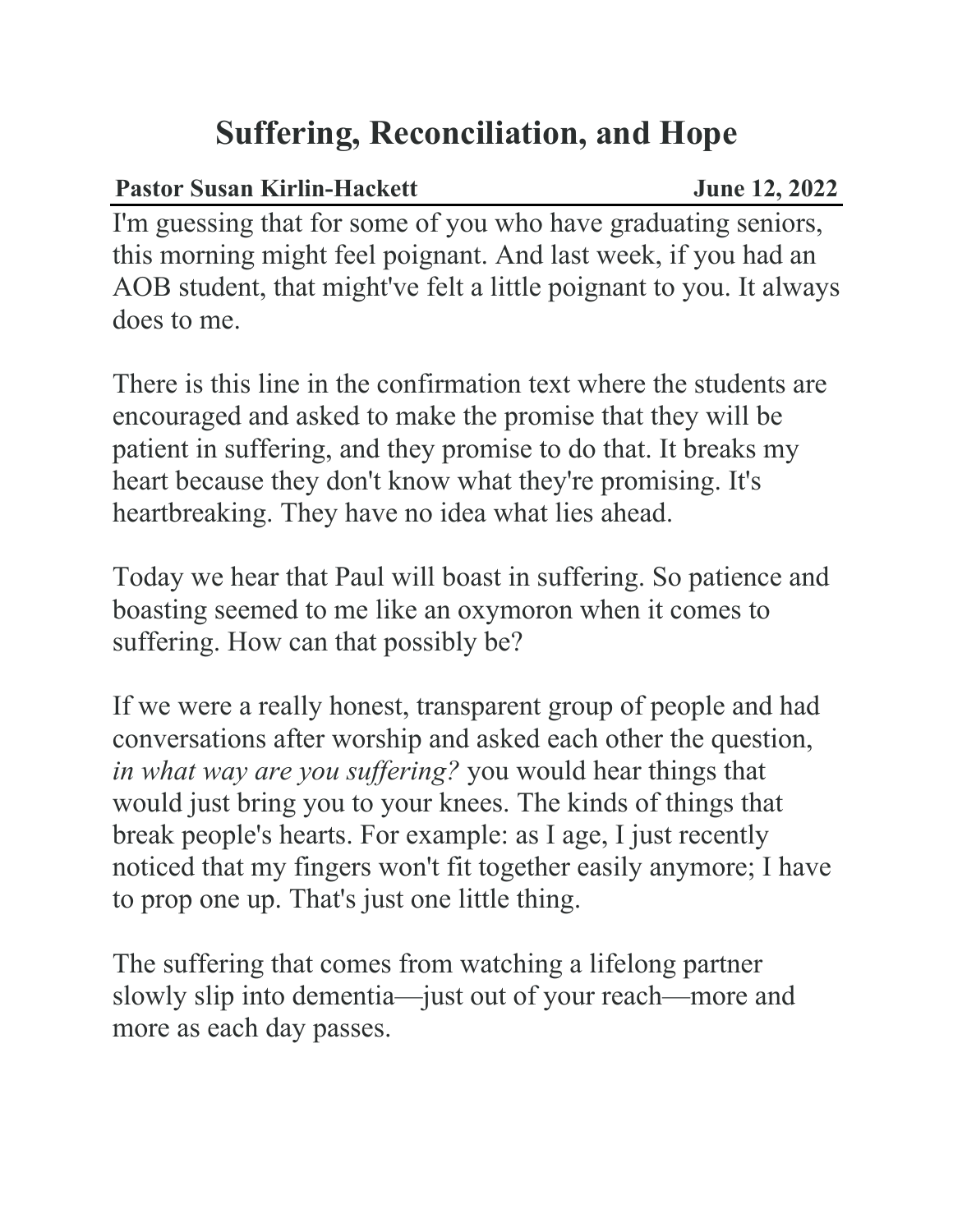The suffering that comes when you love someone and they stop you and say, *I don't love you anymore.*

The kind of suffering that comes in a phone call when a doctor calls to tell you that you need to come to the hospital right away, or when the doctor tells you what it truly is that's bothering you. That kind of suffering.

And I wonder how patience can address that. And certainly not boasting. You've gotten very quiet, haven't you? When I first said patience and suffering, it amused you. But there is some suffering that is so crucial, it is so far beyond humor.

That is not the suffering that confirmation students promised to have patience about. And it certainly isn't the suffering that Paul is boasting about. You and I know that suffering is part of life; it's woven into life in such a way that it makes life a rich fabric, right? That even with suffering, we recognize joy more easily, more quickly, more relieved. That's not what Paul's talking about.

Paul is talking about the kind of suffering that you and I are called to on behalf of the gospel. In John's texts, that is the truth that the spirit hopes to reveal to you in me in a very practical, real way. The truth that we're called to suffer as we follow Jesus, who says he is the way, the truth, and the life.

Now that's a suffering that I'd avoid, that at many times over my lifetime I've sidestepped. Because it comes with a cost, doesn't it? It's not something that you get better from.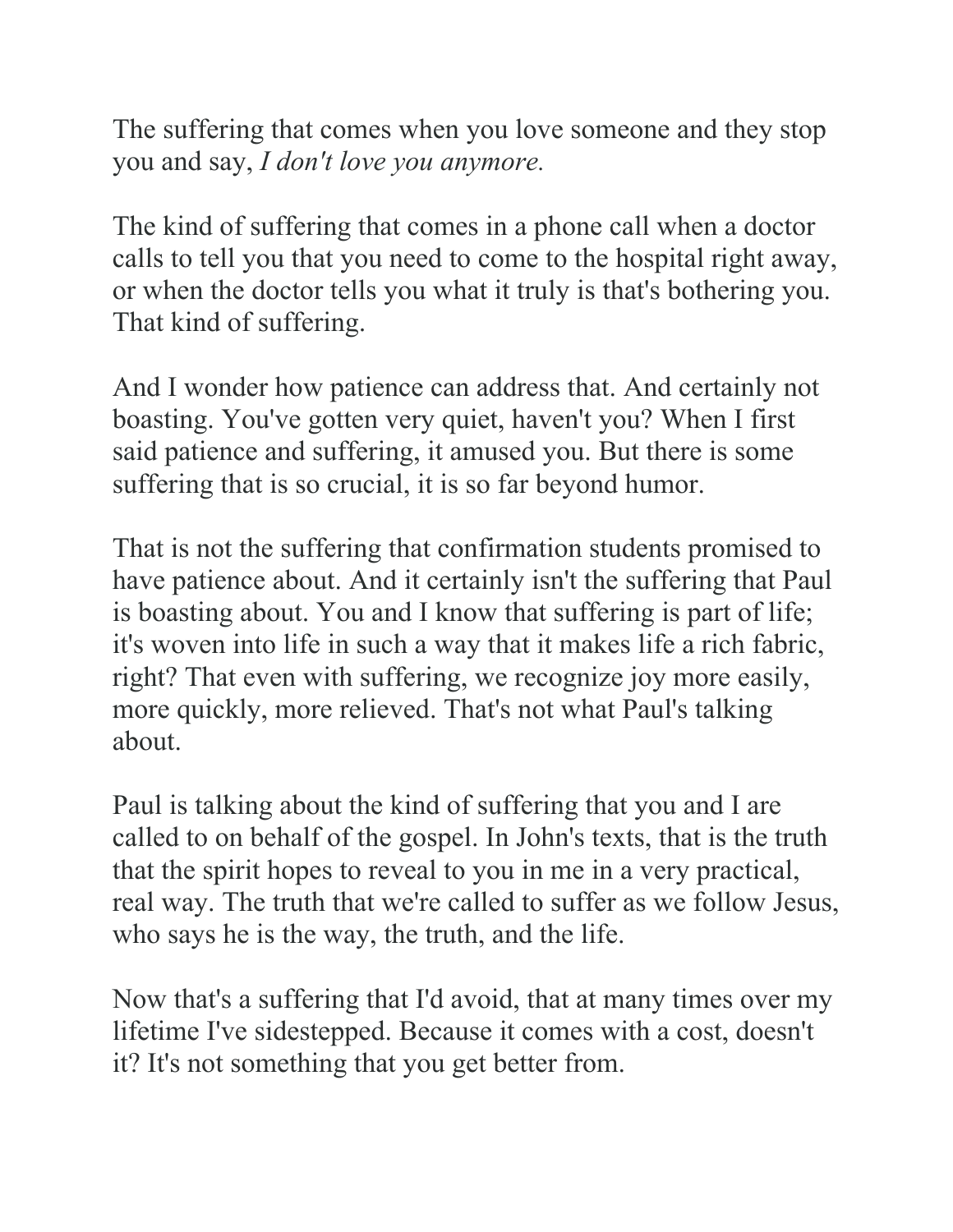It's a kind of suffering that wears you down so that you begin to recognize Jesus in the people whom you liked the least. It's a kind of suffering that raises you to a level so that you're no longer willing to stay apart. You relentlessly move towards reconciliation with your enemy, to a point where you'd love your enemy. It is a special kind of suffering in which you and I might boast because it results in this hope that doesn't disappoint.

I have had many hopes disappointed. When I was a graduating senior from high school, I was going to do off-Broadway theater. I was sorely disappointed. However, when I was ordained, my father said, *you'll make anything theater.* The heart wants what the heart wants.

You've known hopes that have been disappointed. And yet we're called to this suffering that enables us to move towards a hope that doesn't disappoint. That is the truth that the spirit longs to reveal to us, that makes us stalwart, that makes us strong.

But it's a hard way. And Jesus is our example. It was hard for him. It did bring him to his knees in Gethsemane where he wept.

So, towards the end of my senior year, they had what was called then a Sadie Hawkins Dance. So, I decided to ask Doug. I liked boys who were funny. I still like people who are funny, who can make me laugh. And he said yes, so went to the dance.

I didn't know him very well. All I knew was that he could be kind of funny. And at the very last dance, he looked at me and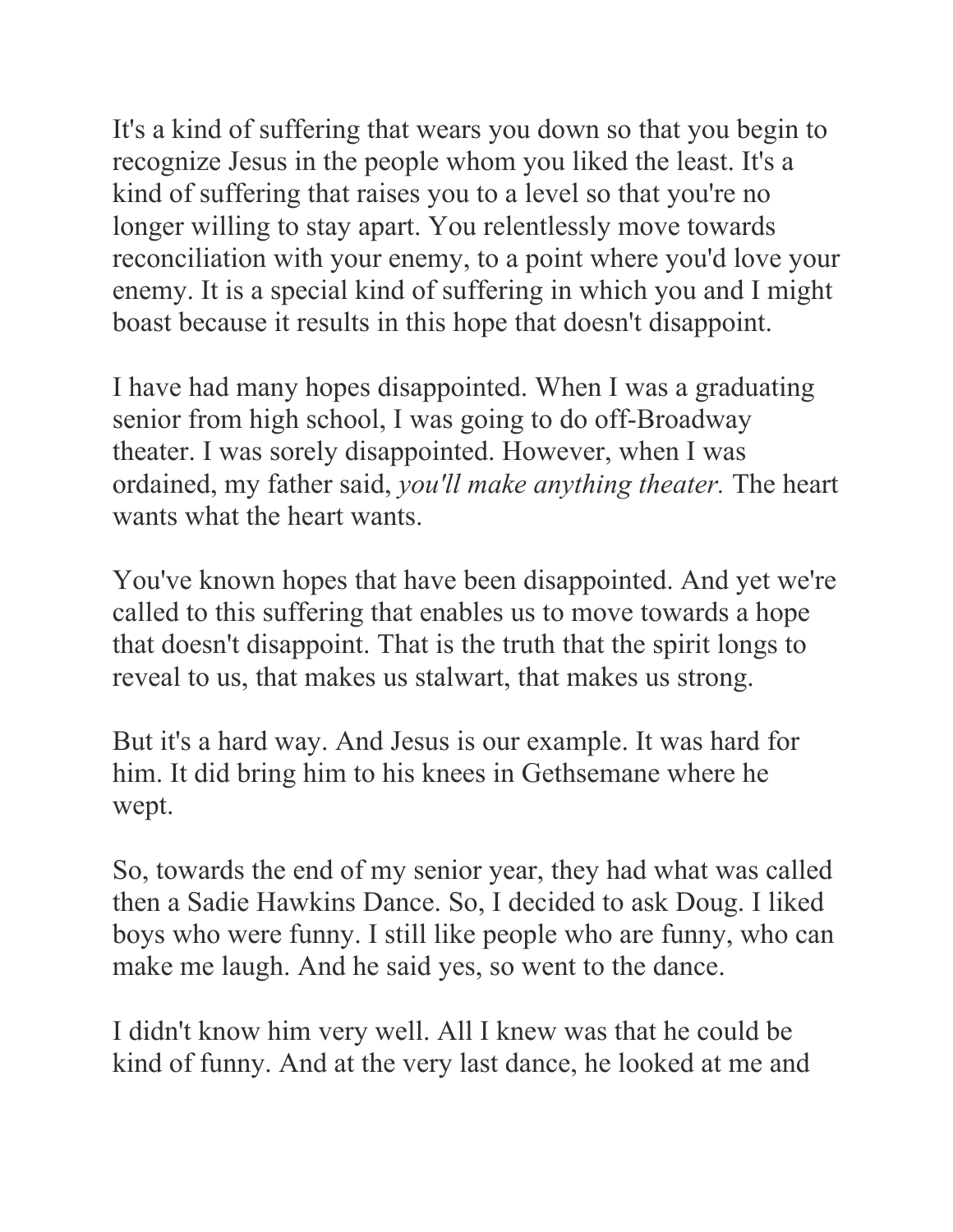he stepped back and looked at me and said, *Dancing with you is like pushing a house around all night*.

I did what you just did: I laughed. But I went home hurt and humiliated. I didn't deserve that.

I'm sure that as a young boy, he thought he had said something charming. I have no idea. But over the course of years, every once in a while, I would think that to myself: *dancing with me is like pushing a house around*. That kind of suffering for which I have no patience or would in any case boast out.

So, let's fast forward 50 years to my 50-year high school reunion. I wondered if Doug would be there. I also wondered if John would be there, a boy on whom I had an entire four-year crush.

Doug was there, and I went up to him and he looked at my name tag. I looked kind of in the ballpark of my senior high school picture on my name tag.

He said: *Susan. Hi.*

I said: *You know what you said to me? You said dancing with me was like pushing a house around all night.*

He said: *I said that? Oh my God, I can't believe I said that to you. I am so sorry. I…I…I really said that?*

I said: *Yes, you did.*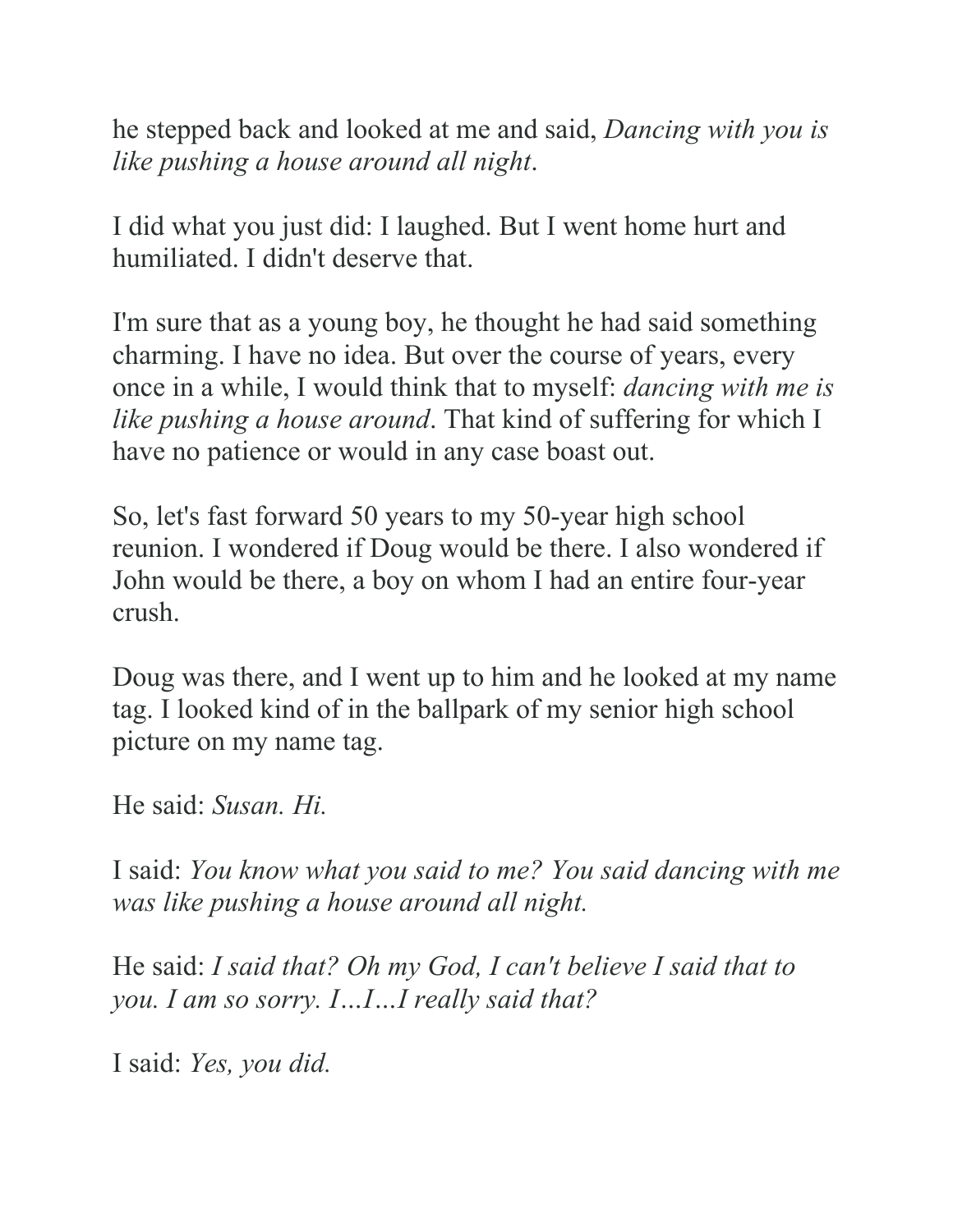And I walked away. I got my revenge. It took a really long time, but I humiliated him back.

That is not the spirit of truth that you and I have been given. We're called to seek reconciliation. How much lovelier of me would it have been if I had said, *it's good to see you. How are you*? Instead, I sent him away disbelieving that at one moment in his life he'd been cool, and I wanted to rub his face in it. That's the kind of hope that disappoints.

So how are we to live into this kind of suffering that we could boast in, this kind of patience in suffering? The holy spirit, the Trinity tells us how that might work for us. I don't know if you heard it, but my husband pointed it out to me earlier this week: all the pronouns Paul uses are plural.

*We boast in our suffering. We endure.*

In order for you and me to live into the spirit of the truth, the way, and the life of Jesus Christ, we must cling to one another, as surely as the three persons of the Trinity. They are our model.

We need each other so that we don't seek revenge. So that we don't try to humiliate one another in return for our own humiliation. So that we seek above all to be kind and merciful. We do that only in each other's company.